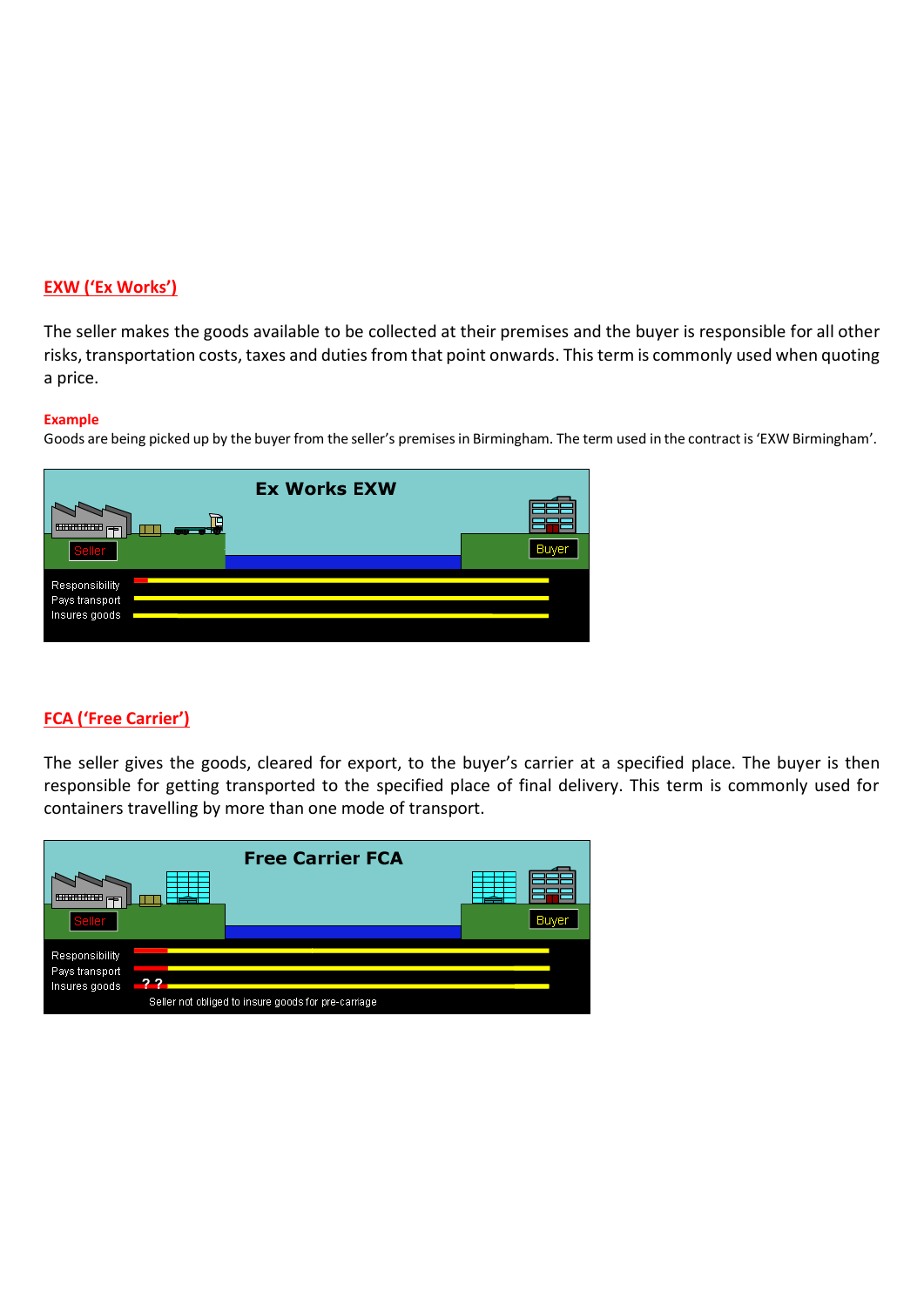## **CPT ('Carriage Paid To')**

The seller pays to transport the goods to the specified destination. Responsibility for the goods transfers to the buyer when the seller passes them to the first carrier.



#### **CIP ('Carriage and Insurance Paid')**

The seller pays for insurance as well as transport to the specified destination. Responsibility for the goods transfers to the buyer when the seller passes them to the first carrier.

CIP ('Carriage and Insurance Paid') is commonly used for goods being transported by container by more than one mode of transport. If transporting only by sea, CIF is often used (see below).



## **DAT ('Delivered at Terminal')**

The seller pays for transport to a specified terminal at the agreed destination. The buyer is responsible for the cost of importing the goods. The buyer takes responsibility once the goods are unloaded at the terminal.

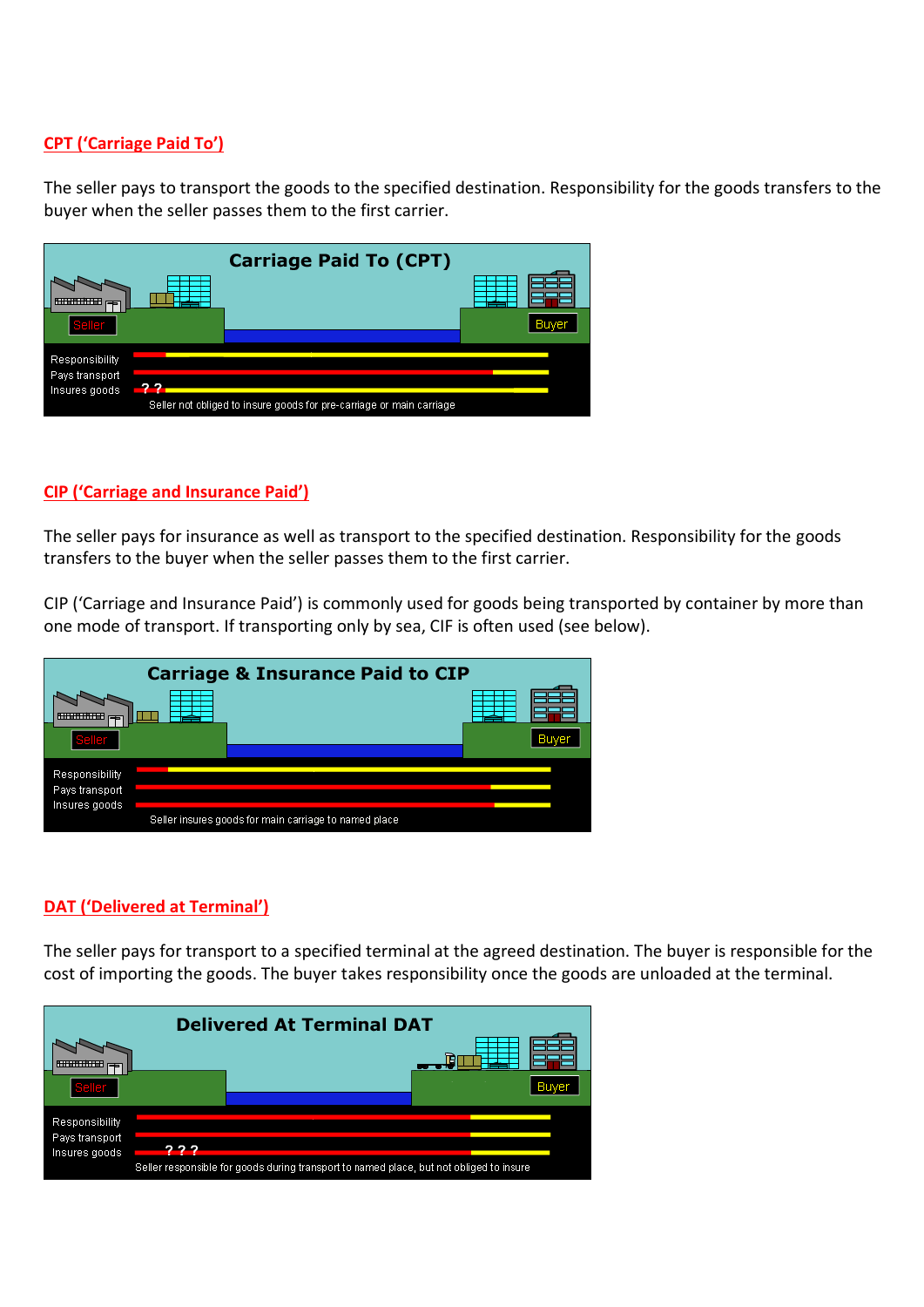## **DAP ('Delivered at Place')**

The seller pays for transport to the specified destination, but the buyer pays the cost of importing the goods. The seller takes responsibility for the goods until they're ready to be unloaded by the buyer.

|                                 |      | <b>Delivered At Place DAP</b>                                                           |   |
|---------------------------------|------|-----------------------------------------------------------------------------------------|---|
|                                 |      |                                                                                         | Œ |
| Seller                          |      |                                                                                         |   |
| Responsibility                  |      |                                                                                         |   |
| Pays transport<br>Insures goods | מ מי |                                                                                         |   |
|                                 |      | Seller responsible for goods during transport to named place, but not obliged to insure |   |

#### **DDP/DTP ('Delivered Duty Paid')**

The seller is responsible for delivering the goods to the named destination in the buyer's country, including all costs involved.



## **FAS ('Free Alongside Ship')**

The seller puts the goods alongside the ship at the specified port they're going to be shipped from. The seller must get the goods ready for export, but the buyer is responsible for the cost and risk involved in loading them.

This term is commonly used for heavy-lift or bulk cargo (e.g. generators, boats), but not for goods transported in containers by more than one mode of transport (FCA is usually used for this).